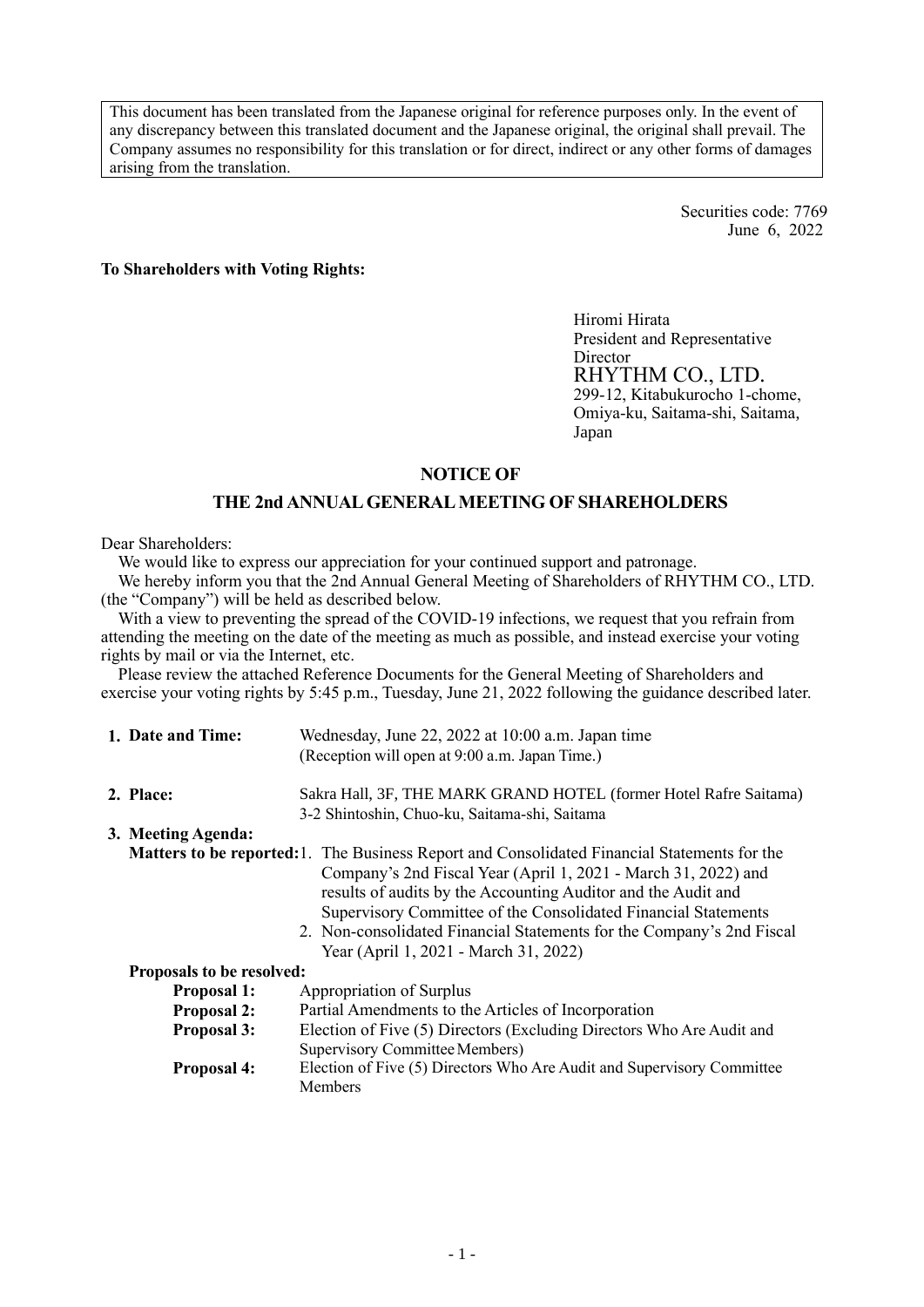## **4. Response to Preventing the Spread of the COVID-19 Infections**

<Response at the Meeting>

- We plan to hold shorter proceedings at the meeting in the same manner as in the previous year.
- We will cancel providing beverages before starting the meeting.
- We will take your temperatures at the entrance of a venue. Furthermore, if seven days has not yet passed since return from abroad, shareholders may be difficult to attend the meeting from a viewpoint of preventing the spread of the COVID-19 infections. Thank you for your understanding.
- Meeting operations staff will take their temperatures, check their own physical conditions, and wear masks at the meeting.

<Request for Shareholders When Attending the Meeting>

- With a view to preventing infections, we will widen the space between seats, reduce the number of seats at the meeting to operate the meeting. The number of shareholders able to attend the meeting will thus be limited. Accordingly, please exercise your voting rights by mail or via the Internet, etc. as much as possible.
- Please confirm the situation of infections and your own physical conditions on the date of the meeting and cooperate to prevent infections including wearing masks. In the event of any shareholders who hesitate to cooperate with us, are recognized feverish or are considered in poor physical conditions, we may refuse to allow you to attend the meeting. Thank you for your prior understanding.
- Please be aware that we may be forced to change a venue or schedule depending on the spread situation of the COVID-19 infections. Any new response to the COVID-19 infections or other changes would be posted on the Company's website on the Internet. Please be sure to confirm the URL below.

## The Company's website https://www.rhythm.co.jp/ir/ir\_newslist.html

We would appreciate it if shareholders who are planning to attend or considering attending the meeting make careful judgments from viewpoints of health and safety.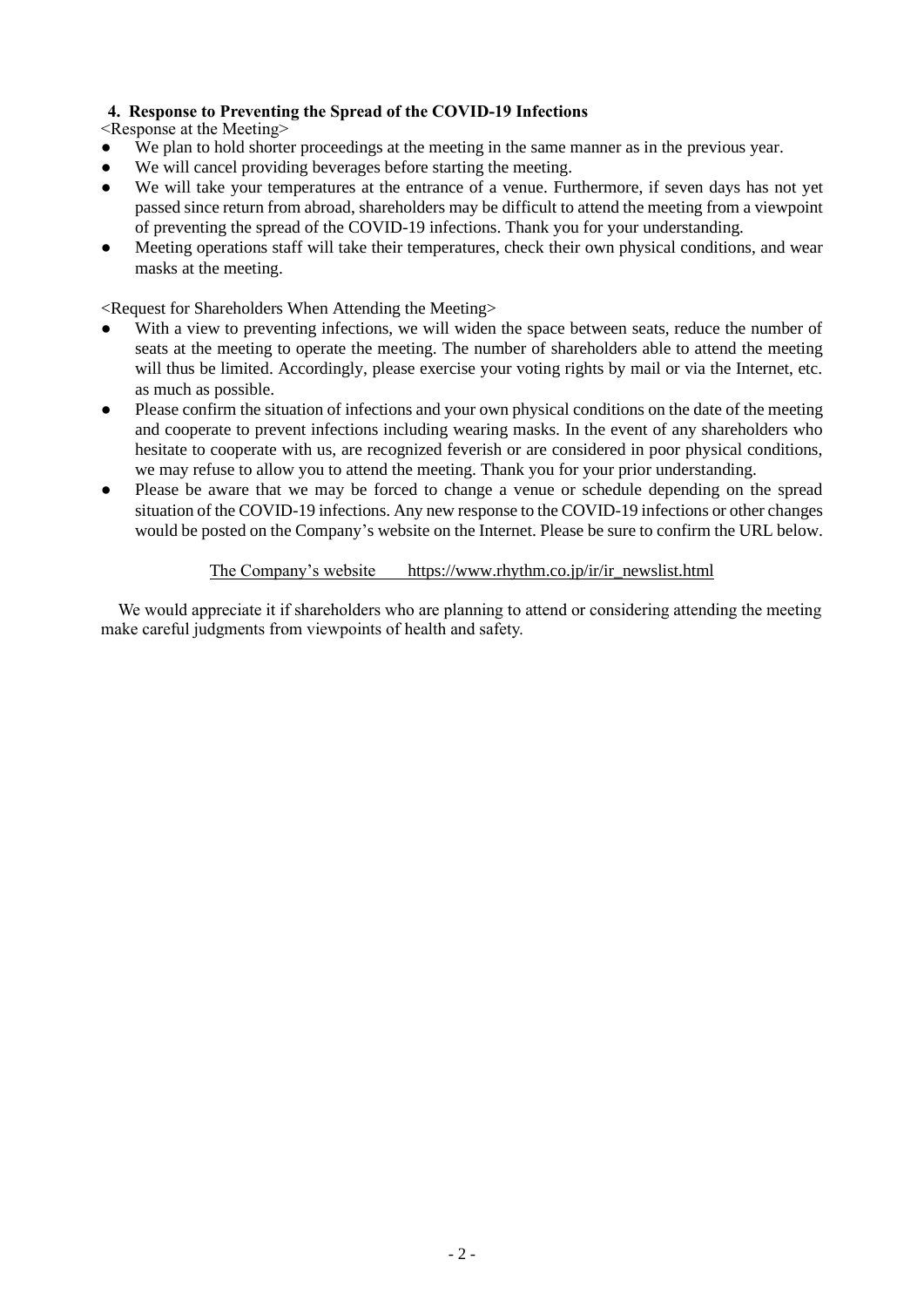# **Reference Documents for the General Meeting of Shareholders**

**Proposal 1:** Appropriation of Surplus

The Company proposes to pay year-end dividends for the fiscal year as described below, in consideration of performance for the fiscal year, future business development and other factors in accordance with the Company's basic dividend policy.

- (1) Type of dividend assets Cash
- (2) Allocation of dividend assets to the shareholders and total amount of dividends Amount per share of common stock: ¥37.50 Total amount of dividends: ¥309,672,863
- (3) Effective date of dividends of surplus June 23, 2022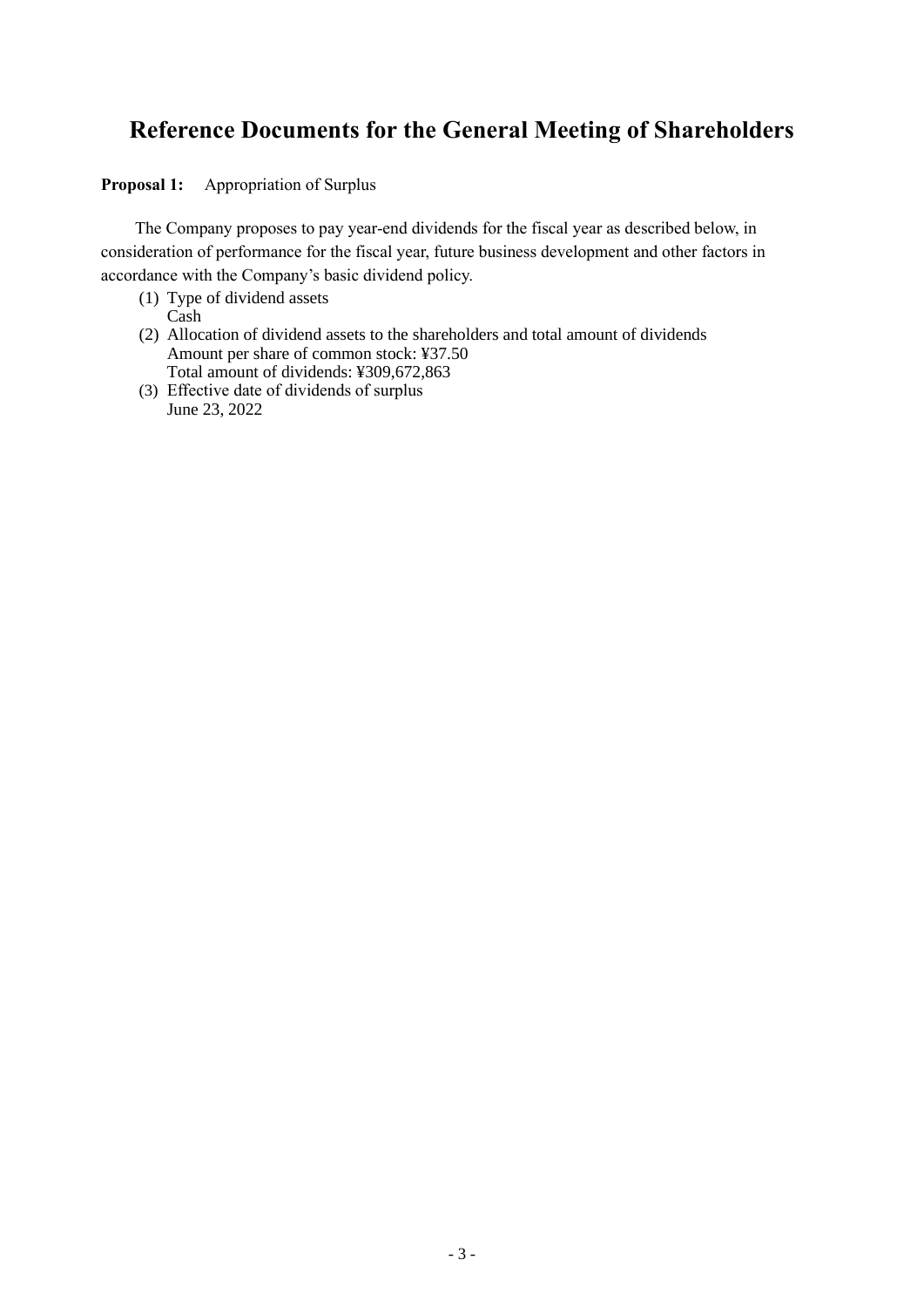### **Proposal 2:** Partial Amendments to the Articles of Incorporation

1. Reasons for amendments

(1) The amended provisions stipulated in the proviso of Article 1 of the supplementary provisions of the "Act Partially Amending the Companies Act" (Act No. 70 of 2019) will be enforced on September 1, 2022. Accordingly, in order to prepare for the introduction of the system for electronic provision of materials for General Meetings of Shareholders, the Company's Articles of Incorporation shall be amended as follows.

i) The proposed Article 16, Paragraph 1 provides that information contained in the Reference Documents for the General Meeting of Shareholders, etc. shall be provided electronically.

ii) The purpose of the proposed Article 16, Paragraph 2 is to establish a provision to limit the scope of matters to be included in the paper copy to be sent to shareholders who have requested it.

iii) The provisions related to the internet disclosure and deemed provision of the Reference Documents for the General Meeting of Shareholders, etc. (Article 16 of the current Articles of Incorporation) will become unnecessary and shall therefore be deleted.

iv) In line with the above new establishment and deletion of the provisions, supplementary provisions related to the effective date, etc. shall be established.

 $(2)$  It is considered that the future improvement of management transparency and soundness and the further strengthening of corporate governance structure will be conducive to increasing the medium- to long-term corporate value of the Company. Accordingly, the Company proposes that the number of Directors who are Audit and Supervisory Committee Members set forth in Article 18 of the current Articles of Incorporation be amended from "not exceed four (4)" to "not exceed five (5)."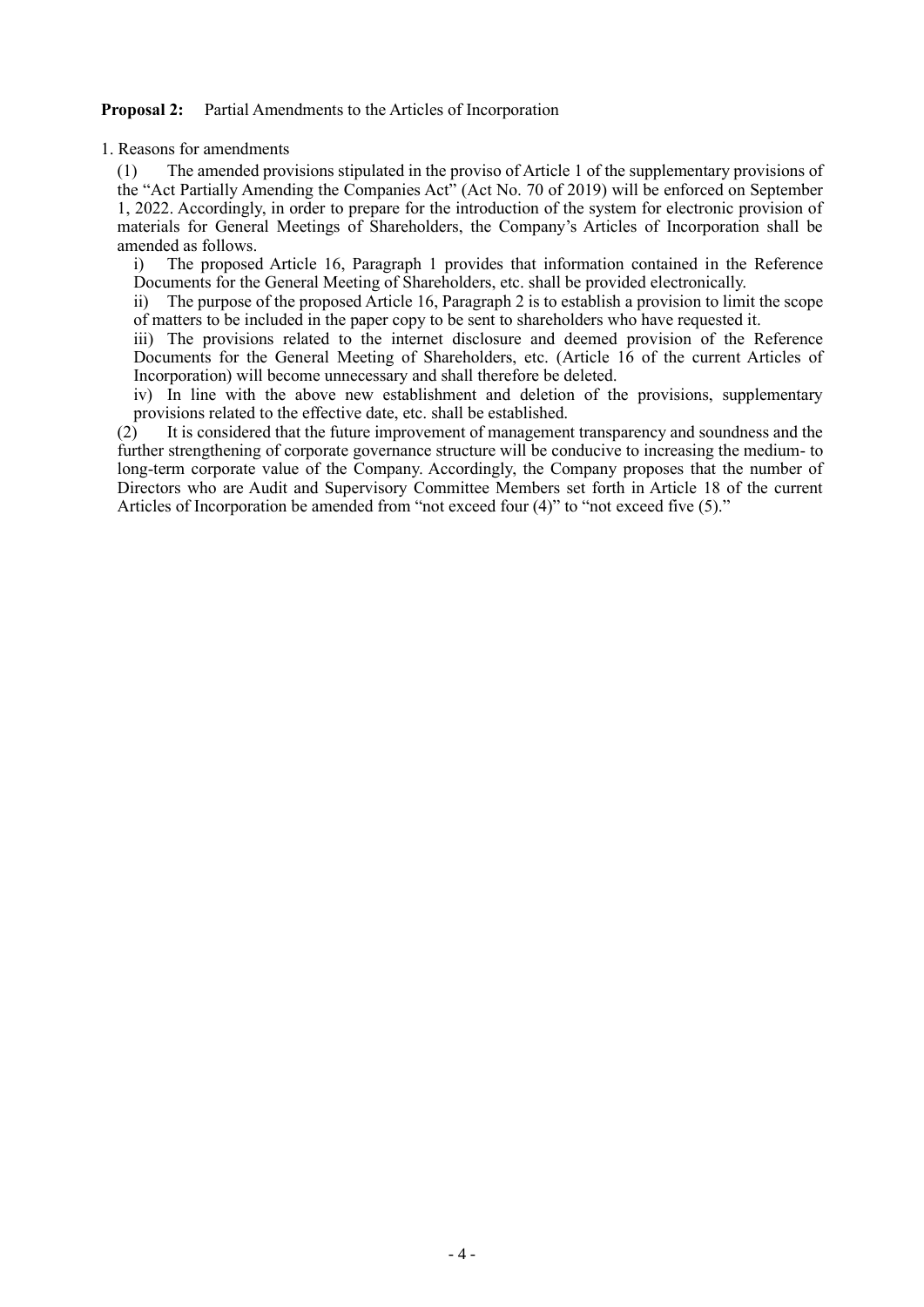## 2. Details of amendments

The details of the amendments are as follows.

(Underlined portions indicate proposed amendments)

| Articles of Incorporation before amendments                                                                                                                                                                                                                                                                                                                                                                                                                                                                                               | Articles of Incorporation after amendments                                                                                                                                                                                                                                                                                                                                                                                                                                                                                                                                |
|-------------------------------------------------------------------------------------------------------------------------------------------------------------------------------------------------------------------------------------------------------------------------------------------------------------------------------------------------------------------------------------------------------------------------------------------------------------------------------------------------------------------------------------------|---------------------------------------------------------------------------------------------------------------------------------------------------------------------------------------------------------------------------------------------------------------------------------------------------------------------------------------------------------------------------------------------------------------------------------------------------------------------------------------------------------------------------------------------------------------------------|
| (Internet Disclosure of Reference Documents, Etc.)<br>The Company may deem that it<br>Article 16<br>has provided information to shareholders<br>pertaining to matters to be described or<br>indicated in the Reference Documents for the<br>General Meeting of Shareholders, Non-<br>consolidated Financial Statements,<br>Consolidated Financial Statements, and<br>Business Report by disclosing such<br>information through the Internet in accordance<br>with the provisions provided in the Ordinance<br>of the Ministry of Justice. | (Deleted)                                                                                                                                                                                                                                                                                                                                                                                                                                                                                                                                                                 |
| (Newly established)                                                                                                                                                                                                                                                                                                                                                                                                                                                                                                                       | (Measures for Electronic Provision, Etc.)<br>Article 16<br>The Company shall, when<br>convening a General Meeting of Shareholders,<br>provide information contained in the Reference<br>Documents for the General Meeting of<br>Shareholders, etc. electronically.<br>Among the matters to be provided<br>electronically, the Company may choose not to<br>include all or part of the matters stipulated in<br>the Ordinance of the Ministry of Justice in the<br>paper copy to be sent to shareholders who have<br>requested it by the record date for voting<br>rights. |
| (Number of Directors)<br>Article 18<br>The number of Directors<br>(excluding Directors who are Audit and<br>Supervisory Committee Members) of the<br>Company shall not exceed ten (10).<br>The number of Directors who are Audit<br>2.<br>and Supervisory Committee Members of the<br>Company shall not exceed <u>four <math>(4)</math></u> .                                                                                                                                                                                             | (Number of Directors)<br>Article 18<br>The number of Directors<br>(excluding Directors who are Audit and<br>Supervisory Committee Members) of the<br>Company shall not exceed ten (10).<br>The number of Directors who are Audit<br>2.<br>and Supervisory Committee Members of the<br>Company shall not exceed $five(5)$ .                                                                                                                                                                                                                                                |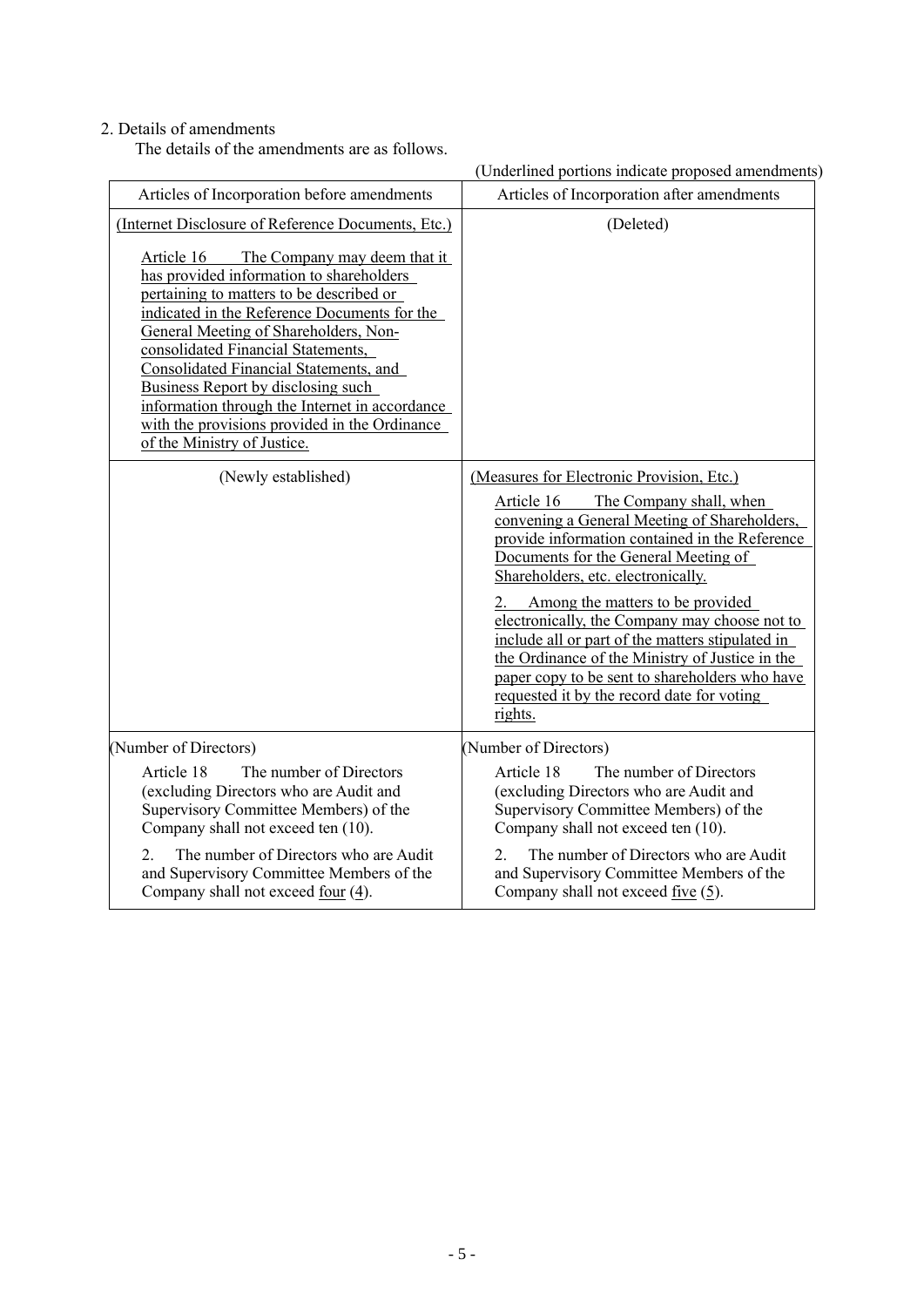| Articles of Incorporation before amendments | Articles of Incorporation after amendments                                                                                                                                                                                                                                                                                                                                                                       |
|---------------------------------------------|------------------------------------------------------------------------------------------------------------------------------------------------------------------------------------------------------------------------------------------------------------------------------------------------------------------------------------------------------------------------------------------------------------------|
| (Newly established)                         | (Supplementary provisions)<br>Article 3<br>The deletion of Article 16<br>(Internet Disclosure of Reference Documents,<br>Etc.) of the Articles of Incorporation before<br>amendments and the new establishment of<br>Article 16 (Measures for Electronic Provisions,                                                                                                                                             |
|                                             | Etc.) of the Articles of Incorporation after<br>amendments shall come into effect on<br>September 1, 2022.<br>Notwithstanding the provisions<br>Article 4<br>of the preceding paragraph, Article 16 (Internet<br>Disclosure of Reference Documents, Etc.) of<br>the Articles of Incorporation before                                                                                                             |
|                                             | amendments shall remain in force with respect<br>to a General Meeting of Shareholders to be<br>held on a date by the end of February 2023.<br>Article 3 through 5 of these<br>Article 5<br>supplementary provisions shall be deleted after<br>March 1, 2023 or the lapse of three months from<br>the date of the General Meeting of Shareholders<br>set forth in the preceding paragraph, whichever<br>is later. |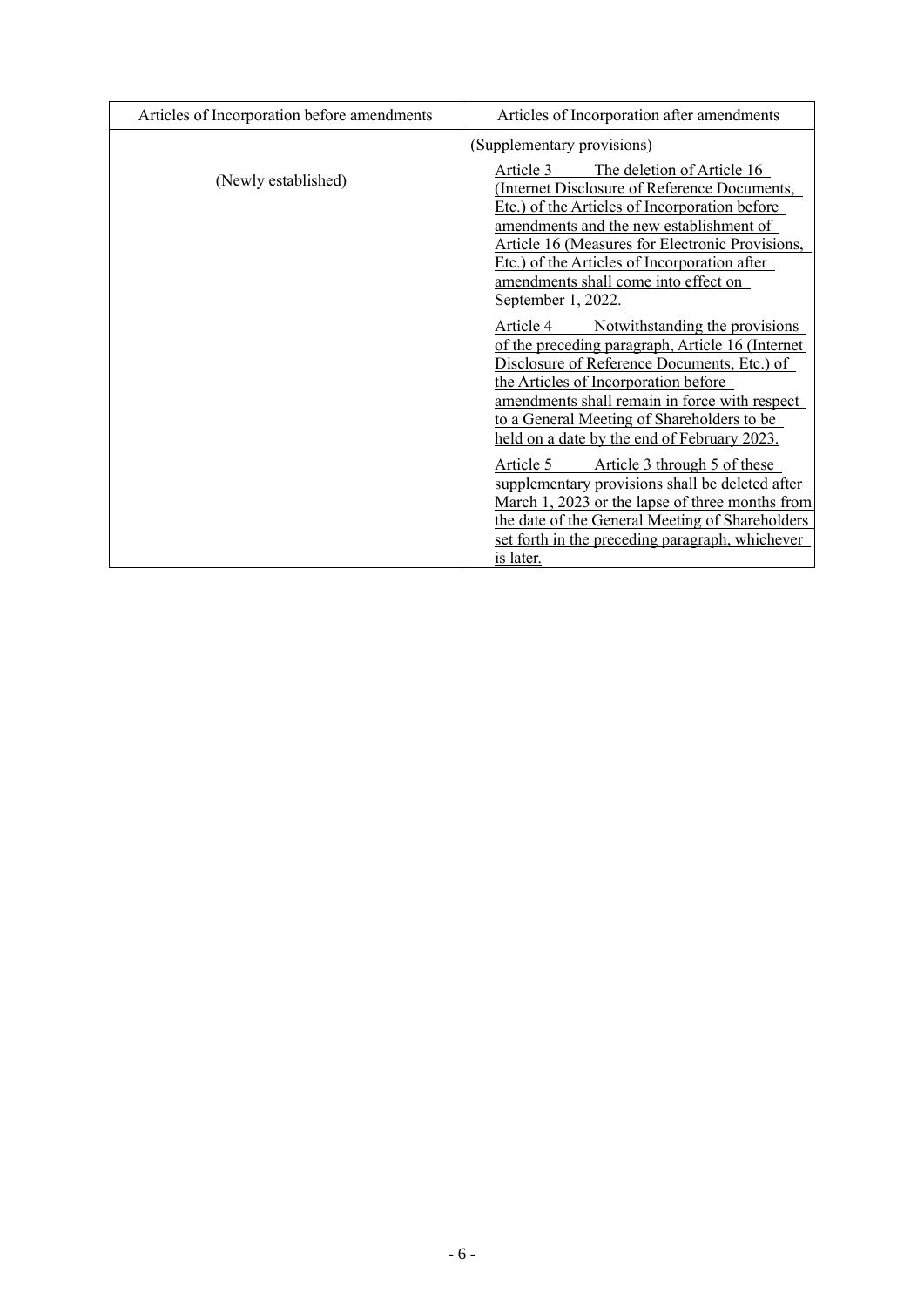## **Proposal 3:** Election of Five (5) Directors (Excluding Directors Who Are Audit and Supervisory Committee Members)

The terms of office of all four (4) Directors (excluding Directors who are Audit and Supervisory Committee Members) will expire at the conclusion of this Annual General Meeting of Shareholders. Therefore, the Company hereby requests the increase of the number of Directors (excluding Directors who are Audit and Supervisory Committee Members) by one (1) to further improve and strengthen management structure and thus the election of five (5) Directors (excluding Directors who are Audit and Supervisory Committee Members) together.

The candidates for Directors (excluding Directors who are Audit and Supervisory Committee Members) are as follows.

| No. | Name<br>(Date of birth)                                    |                                                                                                                       | Career summary, positions, responsibilities,<br>and significant concurrent positions                                                                                                                                                                                                                                                                                                                                                                                                                                                                                                                                                                                                                                                    | Number of<br>shares of the<br>Company held |
|-----|------------------------------------------------------------|-----------------------------------------------------------------------------------------------------------------------|-----------------------------------------------------------------------------------------------------------------------------------------------------------------------------------------------------------------------------------------------------------------------------------------------------------------------------------------------------------------------------------------------------------------------------------------------------------------------------------------------------------------------------------------------------------------------------------------------------------------------------------------------------------------------------------------------------------------------------------------|--------------------------------------------|
|     | Hiromi Hirata<br>(May 12, 1955)<br>Male<br>[Reappointment] | March 1978<br>June 2006<br>June 2009<br>June 2010<br>August 2011<br>June 2013<br>June 2013<br>June 2016<br>April 2019 | Joined KYOSHIN KOGYO CO., LTD. (later<br>renamed RHYTHM KYOSHIN CO., LTD.; current<br>RHYTHM CO., LTD.)<br>Managing Director, KYOSHIN KOGYO CO.,<br>LTD.<br>Vice President and Representative Director,<br>KYOSHIN KOGYO CO., LTD.<br>President and Representative Director, KYOSHIN<br>KOGYO CO., LTD.<br>President, Representative Director, and Chief<br>Executive Officer, KYOSHIN KOGYO CO., LTD.<br>President and Representative Director, RHYTHM<br>KYOSHIN CO., LTD.<br>Director in charge of the Connected Terminal<br>Division, the Company<br>Director and Managing Executive Officer in charge<br>of the Connected Terminal Division, the Company<br>President and Representative Director, the Company<br>(to the present) | 59,007                                     |

[Reason for nomination as candidate for Director]

Since joining the Group when the Company implemented the acquisition of shares of KYOSHIN KOGYO CO., LTD. in 2011, Mr. Hiromi Hirata has made the utmost efforts in the administration and integration of the Group. In addition, he possesses an abundance of experience and expertise in corporate management. Having served as Representative Director of the same Group company (RHYTHM KYOSHIN CO., LTD.) and as an Executive Officer in charge of the Connected Terminal Division of the Company, and even subsequent to his appointment as the Company's Representative Director, he has continued to demonstrate his management abilities.

The Company has judged that he is the appropriate person to further enhance its corporate value and hereby requests the reelection of him as a Director.

[Attendance at the Board of Directors meetings] 16 out of 16 meetings (100.0%)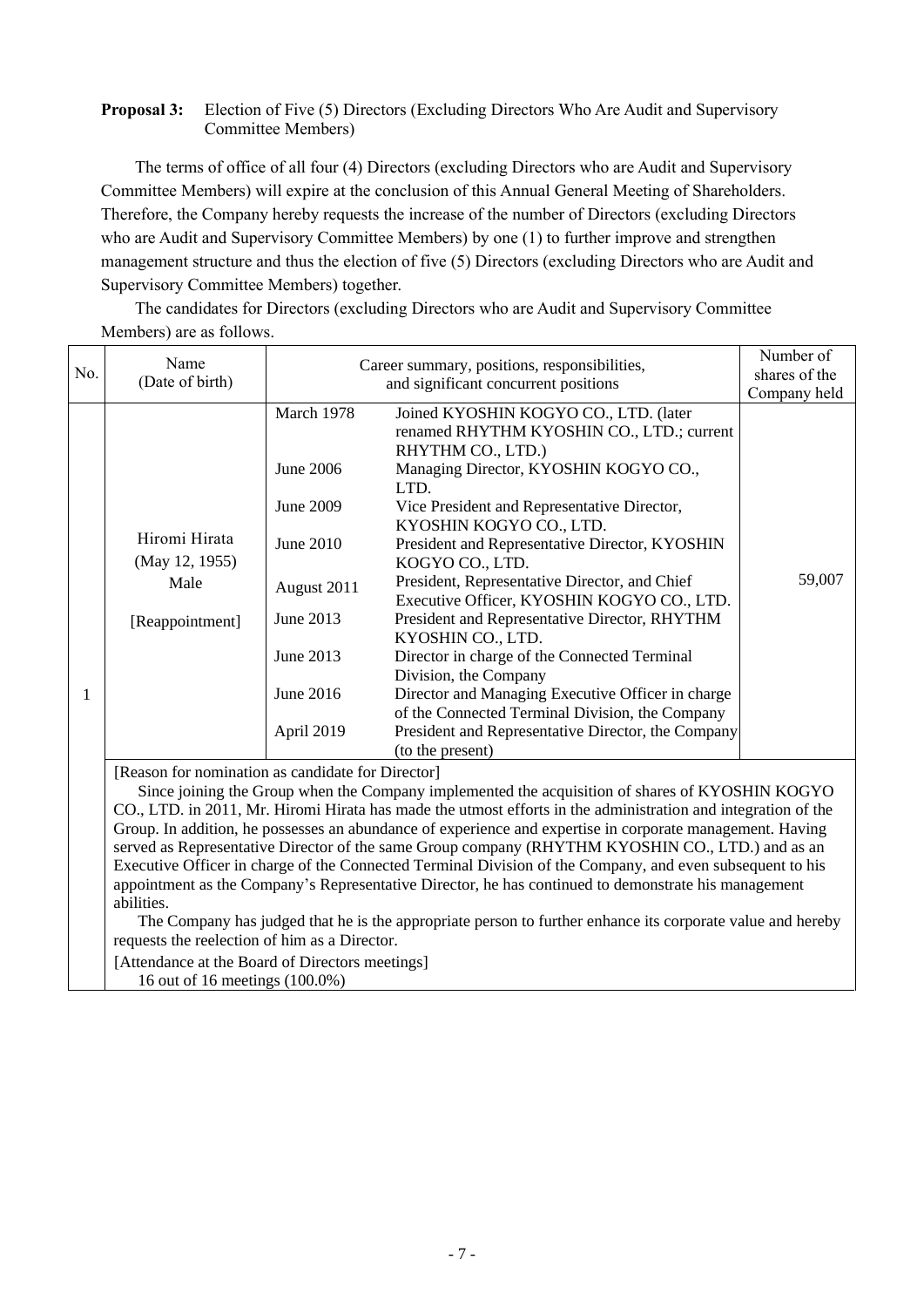| No. | Name<br>(Date of birth)                                                                       | Career summary, positions, responsibilities,                                                                                                          | Number of<br>shares of the                                                                                                                                                                                                                                                                                                                                                                                                                                                                                                                                                                                                                                                                                                                                                                                                                                                                    |                        |
|-----|-----------------------------------------------------------------------------------------------|-------------------------------------------------------------------------------------------------------------------------------------------------------|-----------------------------------------------------------------------------------------------------------------------------------------------------------------------------------------------------------------------------------------------------------------------------------------------------------------------------------------------------------------------------------------------------------------------------------------------------------------------------------------------------------------------------------------------------------------------------------------------------------------------------------------------------------------------------------------------------------------------------------------------------------------------------------------------------------------------------------------------------------------------------------------------|------------------------|
| 2   | Takeo Yumoto<br>(February 6, 1955)<br>Male<br>[Reappointment]                                 | April 1973<br>June 2004<br>April 2009<br>January 2011<br>June 2012<br>June 2013<br>June 2017<br>June 2019<br>April 2020<br>October 2020<br>April 2022 | and significant concurrent positions<br>Joined the Company<br>Director, the Company<br>President and Representative Director, RHYTHM<br>INDUSTRIAL (H.K.) LTD.<br>President and Representative Director, RHYTHM<br>INDUSTRIAL (DONG GUAN) LTD.<br>President and Representative Director, Tohoku<br>Rhythm CO., LTD. (current RHYTHM CO., LTD.)<br>Director in charge of the Precision Division, the<br>Company<br>Managing Executive Officer in charge of the<br>Precision Division, the Company<br>Director and Managing Executive Officer in charge<br>of the Precision Division, the Company<br>Concurrently served as General Manager of Clock<br>Division, the Company<br>Director and Senior Executive Officer, and General<br>Manager of Production Headquarters, the Company<br>Executive Vice President and Director, and General<br>Manager of Production Headquarters, the Company | Company held<br>12,800 |
|     | [Reason for nomination as candidate for Director]<br>management of the Company and the Group. |                                                                                                                                                       | (to the present)<br>Mr. Takeo Yumoto possesses an abundance of experience and expertise in corporate management. After<br>having engaged in management as the Representative Director of a Group company (Tohoku Rhythm CO.,<br>LTD.) and served as an Executive Officer in charge of the Company's Precision Division, he was responsible<br>for the overall management of the Production Headquarters as a Director and Senior Managing Executive<br>Officer. Currently, as an Executive Vice President and Director, he demonstrates his leadership in the overall<br>The Company has judged that he is the appropriate person to further enhance its corporate value and hereby                                                                                                                                                                                                           |                        |
|     | requests the reelection of him as a Director.                                                 |                                                                                                                                                       |                                                                                                                                                                                                                                                                                                                                                                                                                                                                                                                                                                                                                                                                                                                                                                                                                                                                                               |                        |

[Attendance at the Board of Directors meetings] 15 out of 16 meetings (93.8%)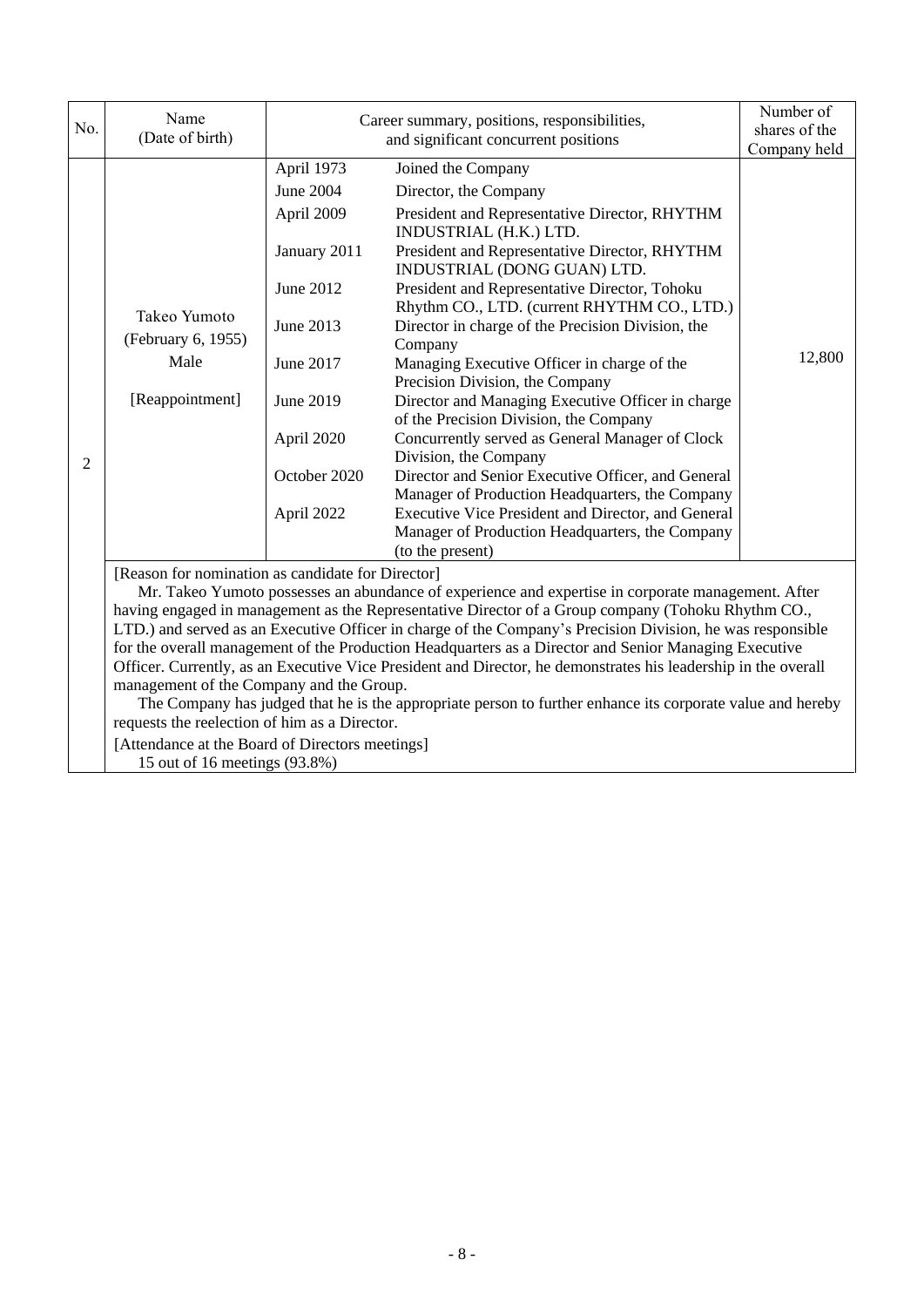| No. | Name<br>(Date of birth)                                                                           | Career summary, positions, responsibilities,                                                                                               | Number of<br>shares of the<br>Company held                                                                                                                                                                                                                                                                                                                                                                                                                                                                                                                                                                                                                                                                                                                                                                              |        |  |  |
|-----|---------------------------------------------------------------------------------------------------|--------------------------------------------------------------------------------------------------------------------------------------------|-------------------------------------------------------------------------------------------------------------------------------------------------------------------------------------------------------------------------------------------------------------------------------------------------------------------------------------------------------------------------------------------------------------------------------------------------------------------------------------------------------------------------------------------------------------------------------------------------------------------------------------------------------------------------------------------------------------------------------------------------------------------------------------------------------------------------|--------|--|--|
| 3   | Katsuhiko Yamazaki<br>(November 6, 1966)<br>Male<br>[Reappointment]                               | March 1987<br>June 2011<br>August 2011<br>June 2012<br>June 2013<br>May 2017<br>April 2019<br>May 2019<br><b>July 2020</b><br>October 2020 | Joined KYOSHIN KOGYO CO., LTD. (later<br>renamed RHYTHM KYOSHIN CO., LTD.; current<br>RHYTHM CO., LTD.)<br>Director, KYOSHIN KOGYO CO., LTD.<br>Managing Executive Officer, KYOSHIN KOGYO<br>CO., LTD.<br>Director and Managing Executive Officer,<br>KYOSHIN KOGYO CO., LTD.<br>Managing Director, RHYTHM KYOSHIN CO.,<br>LTD. (current RHYTHM CO., LTD.)<br>Senior Managing Director, RHYTHM KYOSHIN<br>CO., LTD.<br>Executive Officer in charge of the Connected<br>Terminal Division, the Company<br>President and Representative Director, RHYTHM<br>KYOSHIN CO., LTD.<br>Director and Executive Officer in charge of the<br>Connected Terminal Division, the Company<br>Director and Managing Executive Officer, and<br>General Manager of Corporate Administration<br>Headquarters, the Company (to the present) | 12,092 |  |  |
|     |                                                                                                   |                                                                                                                                            |                                                                                                                                                                                                                                                                                                                                                                                                                                                                                                                                                                                                                                                                                                                                                                                                                         |        |  |  |
|     | [Reason for nomination as candidate for Director]                                                 |                                                                                                                                            |                                                                                                                                                                                                                                                                                                                                                                                                                                                                                                                                                                                                                                                                                                                                                                                                                         |        |  |  |
|     |                                                                                                   |                                                                                                                                            | Mr. Katsuhiko Yamazaki possesses an abundance of experience and expertise in corporate management.                                                                                                                                                                                                                                                                                                                                                                                                                                                                                                                                                                                                                                                                                                                      |        |  |  |
|     |                                                                                                   |                                                                                                                                            | After having served as an Executive Officer in charge of the Connected Terminal Division and as the                                                                                                                                                                                                                                                                                                                                                                                                                                                                                                                                                                                                                                                                                                                     |        |  |  |
|     | Representative Director of a Group company (RHYTHM KYOSHIN CO., LTD.), as a Director and Managing |                                                                                                                                            |                                                                                                                                                                                                                                                                                                                                                                                                                                                                                                                                                                                                                                                                                                                                                                                                                         |        |  |  |
|     |                                                                                                   |                                                                                                                                            | Executive Officer, he currently demonstrates his administrative capabilities in the overall management of the                                                                                                                                                                                                                                                                                                                                                                                                                                                                                                                                                                                                                                                                                                           |        |  |  |
|     | Corporate Administration Headquarters.                                                            |                                                                                                                                            |                                                                                                                                                                                                                                                                                                                                                                                                                                                                                                                                                                                                                                                                                                                                                                                                                         |        |  |  |
|     |                                                                                                   |                                                                                                                                            | The Company has judged that he is the appropriate person to further enhance its corporate value and hereby                                                                                                                                                                                                                                                                                                                                                                                                                                                                                                                                                                                                                                                                                                              |        |  |  |

requests the reelection of him as a Director.

[Attendance at the Board of Directors meetings]

16 out of 16 meetings (100.0%)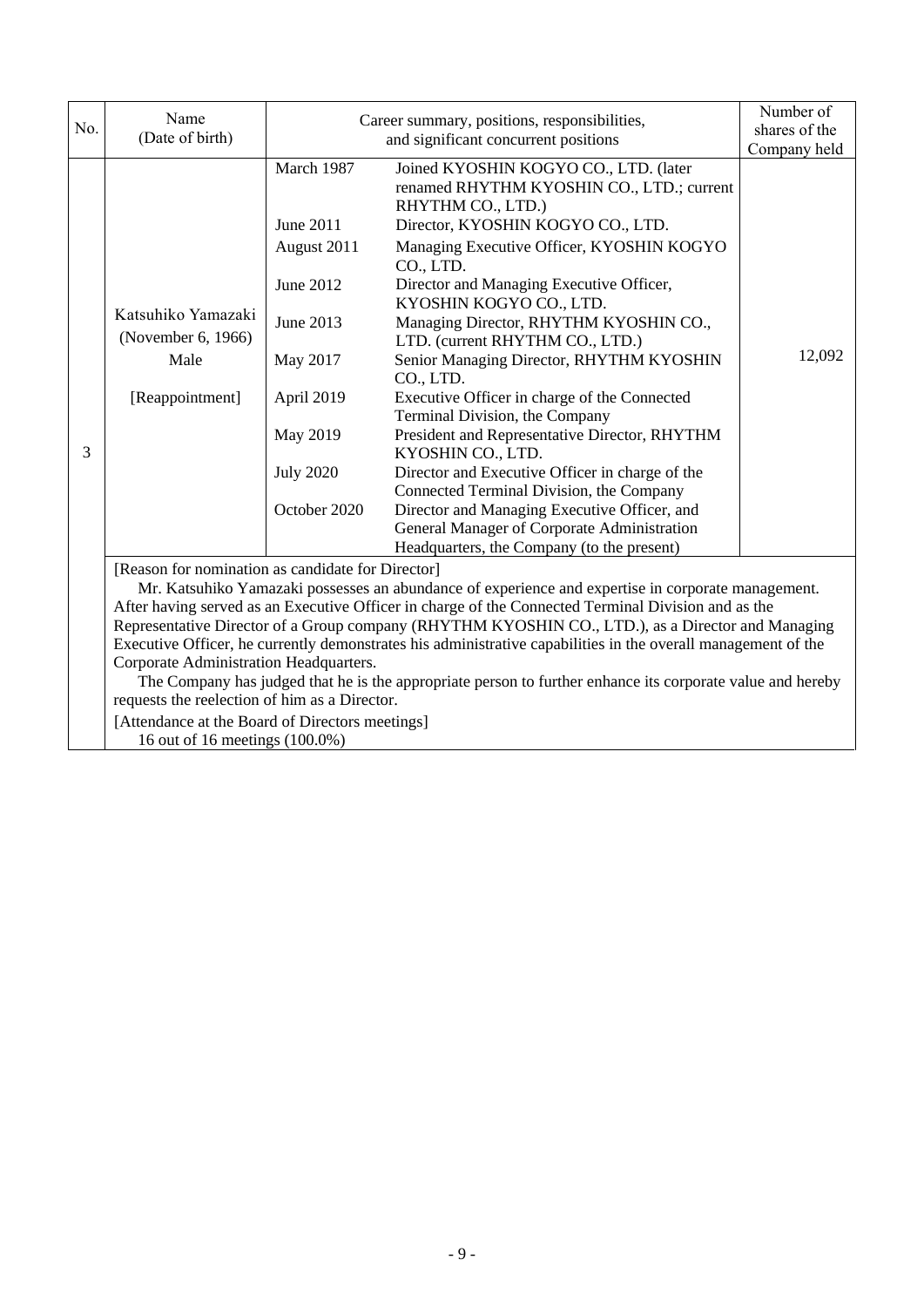| No. | Name<br>(Date of birth)                                                                                                                                                                                                                                                                                                                                                                                                                                                                                                                                                                          | Career summary, positions, responsibilities,                                                            | Number of<br>shares of the<br>Company held                                                                                                                                                                                                                                                                                                                                                                                                                                                                                                                                                                                                                                                                          |       |  |
|-----|--------------------------------------------------------------------------------------------------------------------------------------------------------------------------------------------------------------------------------------------------------------------------------------------------------------------------------------------------------------------------------------------------------------------------------------------------------------------------------------------------------------------------------------------------------------------------------------------------|---------------------------------------------------------------------------------------------------------|---------------------------------------------------------------------------------------------------------------------------------------------------------------------------------------------------------------------------------------------------------------------------------------------------------------------------------------------------------------------------------------------------------------------------------------------------------------------------------------------------------------------------------------------------------------------------------------------------------------------------------------------------------------------------------------------------------------------|-------|--|
| 4   | Yuji Arai<br>(February 28, 1968)<br>Male<br>[Reappointment]                                                                                                                                                                                                                                                                                                                                                                                                                                                                                                                                      | March 1990<br><b>July 2014</b><br>October 2014<br>April 2018<br>April 2019<br>June 2019<br>October 2020 | Joined the Company<br>General Manager of Clock Planning Department,<br>Clock Planning Headquarters, Clock Division, the<br>Company<br>General Manager of Clock Planning Department,<br>Clock Division, the Company<br>General Manager of Corporate Planning<br>Department, Corporate Administration<br>Headquarters, the Company<br>Executive Officer, General Manager of Corporate<br>Administration Headquarters, and General Manager<br>of Corporate Planning Department, the Company<br>Director, Executive Officer, and General Manager<br>of Corporate Administration Headquarters, the<br>Company<br>Director, Executive Officer, and General Manager<br>of Sales Headquarters, the Company (to the present) | 5,500 |  |
|     | [Reason for nomination as candidate for Director]<br>Mr. Yuji Arai possesses an abundance of experience and expertise in corporate management. Having taken<br>charge of sales, production management, and planning at the Clock Division, he engaged in overall business<br>management as General Manager of the Corporate Administration Headquarters. Currently, he is responsible<br>for the overall management of the Sales Headquarters as a Director and Executive Officer.<br>The Company has judged that he is the appropriate person to further enhance its corporate value and hereby |                                                                                                         |                                                                                                                                                                                                                                                                                                                                                                                                                                                                                                                                                                                                                                                                                                                     |       |  |

requests the reelection of him as a Director.

[Attendance at the Board of Directors meetings]

16 out of 16 meetings (100.0%)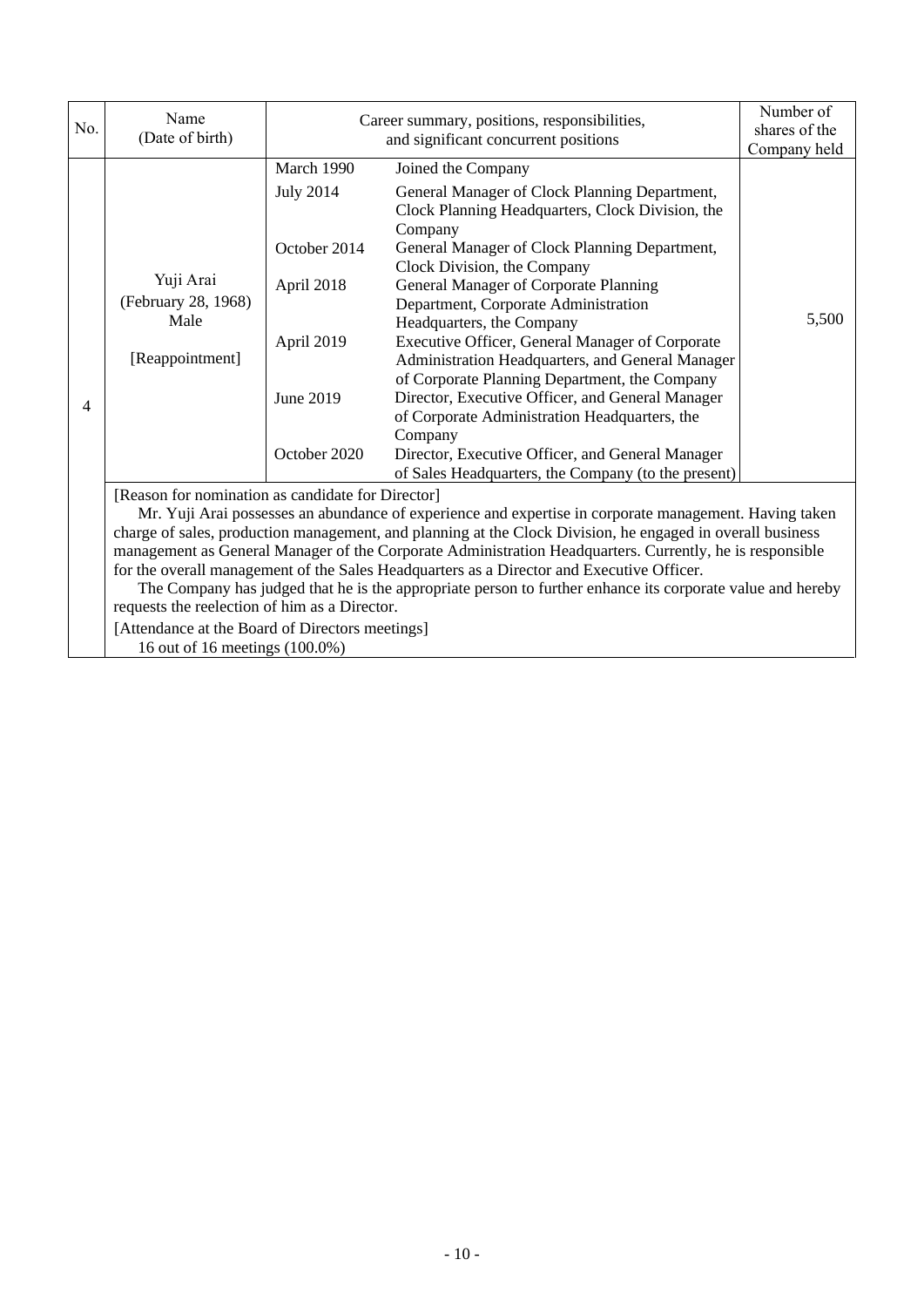| No. | Name<br>(Date of birth)                           |                  | Career summary, positions, responsibilities,<br>and significant concurrent positions              | Number of<br>shares of the<br>Company held |  |  |
|-----|---------------------------------------------------|------------------|---------------------------------------------------------------------------------------------------|--------------------------------------------|--|--|
|     |                                                   | <b>July 2007</b> | Joined Tohoku Rhythm CO., LTD. (current                                                           |                                            |  |  |
|     |                                                   |                  | RHYTHM CO., LTD.)                                                                                 |                                            |  |  |
|     |                                                   | April 2013       | General Manager of Plastic Processing Department,                                                 |                                            |  |  |
|     | Yasunori Munakata                                 |                  | Tohoku Rhythm CO., LTD.                                                                           |                                            |  |  |
|     | (September 1, 1961)                               | May 2013         | Director, RHYTHM PRECISION VIETNAM CO.,                                                           |                                            |  |  |
|     | Male                                              |                  | LTD.                                                                                              |                                            |  |  |
|     |                                                   | May 2014         | Managing Director, RHYTHM PRECISION                                                               |                                            |  |  |
|     | [New appointment]                                 |                  | VIETNAM CO., LTD.                                                                                 |                                            |  |  |
|     |                                                   | October 2020     | Executive Officer, the Company (to the present),                                                  |                                            |  |  |
|     |                                                   |                  | and President and Representative Director,                                                        |                                            |  |  |
| 5   |                                                   |                  | RHYTHM PRECISION VIETNAM CO., LTD.                                                                |                                            |  |  |
|     | [Reason for nomination as candidate for Director] |                  |                                                                                                   |                                            |  |  |
|     |                                                   |                  | Mr. Yasunori Munakata possesses an abundance of experience and knowledge in corporate management. |                                            |  |  |
|     |                                                   |                  |                                                                                                   |                                            |  |  |

After having served in the manufacturing business of a Group company (Tohoku Rhythm CO., LTD.), he engaged in the management of another Group company. In addition, he also engages in the management of the Company as an Executive Officer.

The Company has judged that he is the appropriate person to further enhance its corporate value and hereby requests the new election of him as a Director.

[Attendance at the Board of Directors meetings]

 $-$  out of  $-$  meetings  $(-\%)$ 

Notes: 1. There is no special interest between the candidates and the Company.

2. If the proposal for election of the candidates for Director is approved, the Company plans to conclude indemnity contracts with the candidates for Director. The content of this contract is provided in the Business Report section (page 34 of the Japanese original).

3. The Company has concluded a directors and officers liability insurance contract with an insurance company. If the candidates are appointed as Directors, they will be included in the insured persons of this insurance contract. The content of this insurance contract is provided in the Business Report section (page 34 of the Japanese original).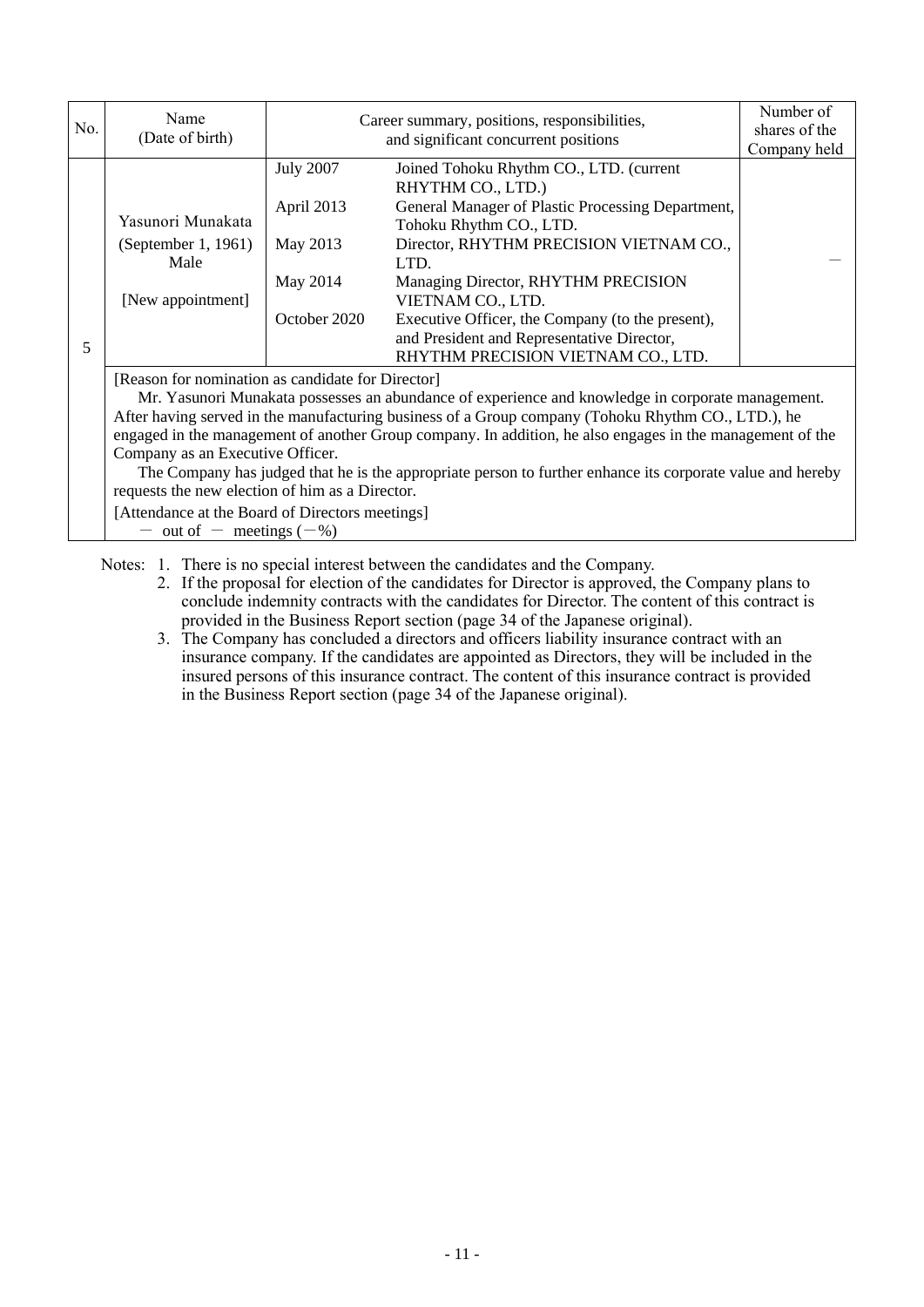**Proposal 4:** Election of Five (5) Directors Who Are Audit and Supervisory Committee Members

The terms of office of all four (4) Directors who are Audit and Supervisory Committee Members will expire at the conclusion of this Annual General Meeting of Shareholders. Therefore, the Company hereby requests the increase of the number of Directors by one (1) to ensure management transparency and further strengthen corporate governance, and thus the election of five (5) Directors.

The content of this proposal has the approval of the Audit and Supervisory Committee.

This proposal is on the assumption that Proposal 2: Partial Amendments to the Articles of Incorporation is approved and passed.

|     | Name                                                                                                                                                                                                                                                                                                                                                                                                                                                                                                                                                                                                                                                                                                                                                                                                                                                                                                                                                                                                                                                  |                                                                                      | Number of                                                                                                                                                                                                                                                                                                                                                                                                                                                                                                                              |               |  |  |
|-----|-------------------------------------------------------------------------------------------------------------------------------------------------------------------------------------------------------------------------------------------------------------------------------------------------------------------------------------------------------------------------------------------------------------------------------------------------------------------------------------------------------------------------------------------------------------------------------------------------------------------------------------------------------------------------------------------------------------------------------------------------------------------------------------------------------------------------------------------------------------------------------------------------------------------------------------------------------------------------------------------------------------------------------------------------------|--------------------------------------------------------------------------------------|----------------------------------------------------------------------------------------------------------------------------------------------------------------------------------------------------------------------------------------------------------------------------------------------------------------------------------------------------------------------------------------------------------------------------------------------------------------------------------------------------------------------------------------|---------------|--|--|
| No. | (Date of birth)                                                                                                                                                                                                                                                                                                                                                                                                                                                                                                                                                                                                                                                                                                                                                                                                                                                                                                                                                                                                                                       |                                                                                      | Career summary, positions, responsibilities,                                                                                                                                                                                                                                                                                                                                                                                                                                                                                           | shares of the |  |  |
|     |                                                                                                                                                                                                                                                                                                                                                                                                                                                                                                                                                                                                                                                                                                                                                                                                                                                                                                                                                                                                                                                       |                                                                                      | and significant concurrent positions                                                                                                                                                                                                                                                                                                                                                                                                                                                                                                   | Company held  |  |  |
| 1   | Kiyotaka Sakai<br>(April 16, 1956)<br>Male<br>[Reappointment]                                                                                                                                                                                                                                                                                                                                                                                                                                                                                                                                                                                                                                                                                                                                                                                                                                                                                                                                                                                         | <b>July 1983</b><br>April 2009<br>June 2012<br>June 2016<br>April 2018<br>April 2020 | Joined the Company<br>General Manager of Clock Planning Department,<br>Clock Planning Headquarters, Clock Division, the<br>Company<br>President and Representative Director, RHYTHM<br>INDUSTRIAL (H.K.) LTD.<br>President and Representative Director, RHYTHM<br>INDUSTRIAL (DONG GUAN) LTD.<br>Executive Officer and General Manager of Clock<br>Division, the Company<br>Executive Officer, Manager of Compliance<br>Department, and General Manager of Internal Audit<br>Department, the Company<br>Executive Officer, the Company | 5,900         |  |  |
|     |                                                                                                                                                                                                                                                                                                                                                                                                                                                                                                                                                                                                                                                                                                                                                                                                                                                                                                                                                                                                                                                       | <b>July 2020</b>                                                                     | Director who is an Audit and Supervisory                                                                                                                                                                                                                                                                                                                                                                                                                                                                                               |               |  |  |
|     |                                                                                                                                                                                                                                                                                                                                                                                                                                                                                                                                                                                                                                                                                                                                                                                                                                                                                                                                                                                                                                                       |                                                                                      | Committee Member, the Company (to the present)                                                                                                                                                                                                                                                                                                                                                                                                                                                                                         |               |  |  |
|     | [Reason for nomination as candidate for Director who is Audit and Supervisory Committee Member]<br>Mr. Kiyotaka Sakai possesses high-level expertise and sufficient knowledge to ensure the soundness of<br>management with regard to the Company and the other Group companies. In addition to an abundance of<br>business execution experience obtained in Japan and internationally, until March 2020, he was in charge of the<br>Internal Audit Department and the Compliance Department as an Executive Officer.<br>It is expected that he will use this abundant and wide-ranging expertise and knowledge to be of assistance in<br>improving the Company's audit and supervisory functions as before, and that this expertise will also be utilized<br>for the appropriate decision-making of the Board of Directors of the Company. The Company hereby requests<br>the reelection of him as a Director who is an Audit and Supervisory Committee Member.<br>[Attendance at the Board of Directors meetings]<br>16 out of 16 meetings (100.0%) |                                                                                      |                                                                                                                                                                                                                                                                                                                                                                                                                                                                                                                                        |               |  |  |

The candidates for Directors who are Audit and Supervisory Committee Members are as follows.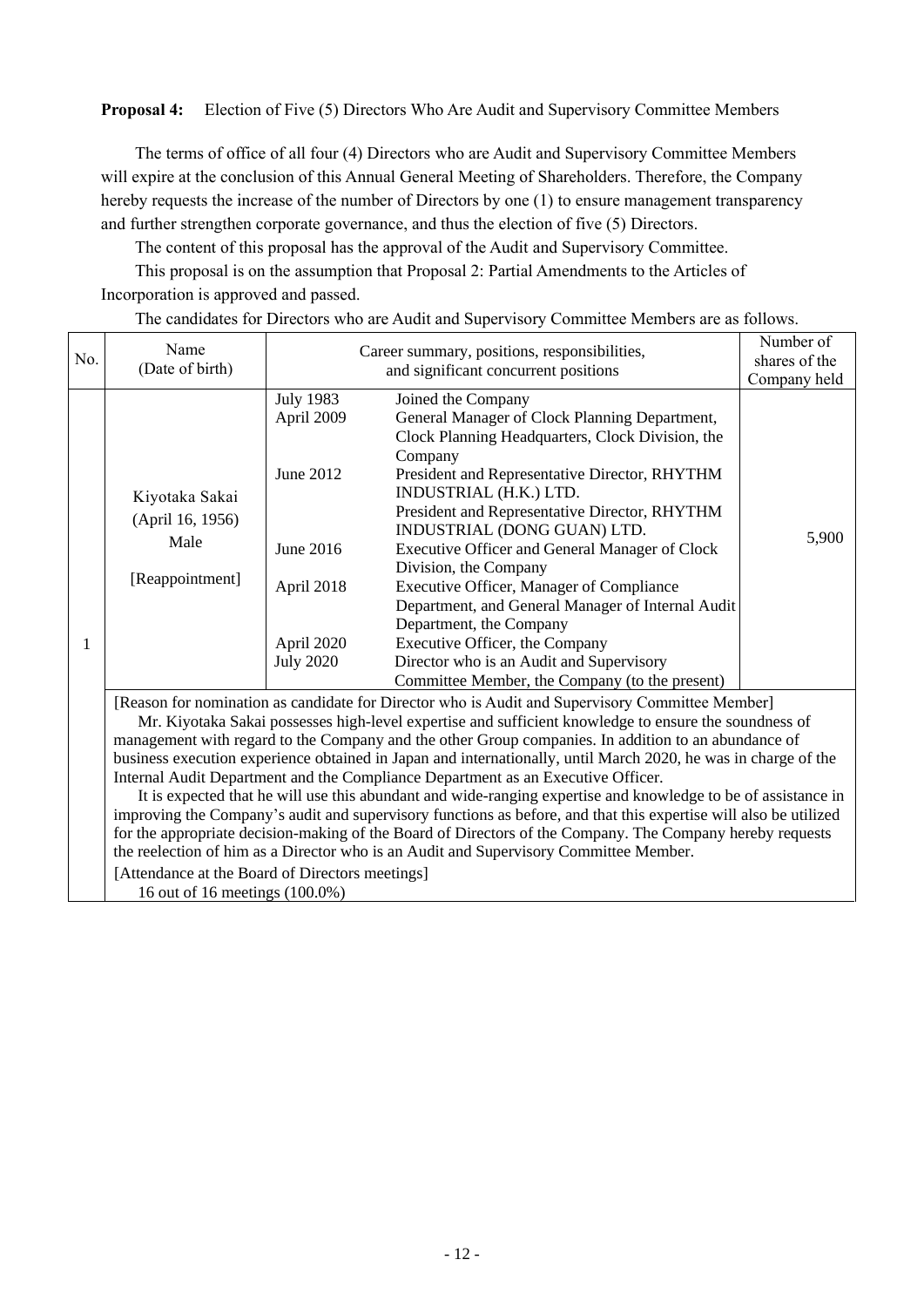|                | Name                                                                                            |                  | Number of<br>shares of the                                                                                    |              |  |  |  |
|----------------|-------------------------------------------------------------------------------------------------|------------------|---------------------------------------------------------------------------------------------------------------|--------------|--|--|--|
| No.            | (Date of birth)                                                                                 |                  | Career summary, positions, responsibilities,<br>and significant concurrent positions                          |              |  |  |  |
|                |                                                                                                 |                  |                                                                                                               | Company held |  |  |  |
|                |                                                                                                 | April 1979       | Joined Saitama Bank, Ltd. (through mergers, etc.,                                                             |              |  |  |  |
|                |                                                                                                 |                  | this bank became The Asahi Bank, Ltd. in 1992 and                                                             |              |  |  |  |
|                |                                                                                                 |                  | then Saitama Resona Bank, Ltd. in 2003)                                                                       |              |  |  |  |
|                |                                                                                                 | October 2005     | Executive Officer in charge of the Tama and                                                                   |              |  |  |  |
|                | Kazuhiko Yamashita                                                                              | <b>July 2007</b> | Musashino areas (concurrently), Resona Bank, Ltd.<br>Senior Managing Director, Resona Kessai Service          |              |  |  |  |
|                |                                                                                                 |                  | Co., Ltd.                                                                                                     |              |  |  |  |
|                | (March 19, 1956)<br>Male                                                                        | December 2007    | Vice President and Representative Director, Resona                                                            |              |  |  |  |
|                |                                                                                                 |                  | Card Co., Ltd.                                                                                                |              |  |  |  |
|                |                                                                                                 | June 2011        | Vice President and Director, NTT DATA SOFIA                                                                   | 1,600        |  |  |  |
|                | [Reappointment]                                                                                 |                  | Corp.                                                                                                         |              |  |  |  |
|                | [Outside]                                                                                       | June 2016        | Corporate Auditor, the Company                                                                                |              |  |  |  |
|                | [Independent]                                                                                   | June 2017        | Outside Auditor, CHINO Corp. (to the present)                                                                 |              |  |  |  |
|                |                                                                                                 | February 2018    | Outside Director who is an Audit and Supervisory                                                              |              |  |  |  |
| $\overline{2}$ |                                                                                                 |                  | Committee Member, OPTOELECTRONICS CO.,                                                                        |              |  |  |  |
|                |                                                                                                 |                  | LTD. (to the present)                                                                                         |              |  |  |  |
|                |                                                                                                 | <b>June 2018</b> | Director who is an Audit and Supervisory                                                                      |              |  |  |  |
|                |                                                                                                 |                  | Committee Member, the Company (to the present)                                                                |              |  |  |  |
|                | [Reason for nomination as candidate for Director who is Audit and Supervisory Committee Member] |                  |                                                                                                               |              |  |  |  |
|                |                                                                                                 |                  | Mr. Kazuhiko Yamashita has high-level expertise rooted in corporate management experience, such as            |              |  |  |  |
|                |                                                                                                 |                  | serving as Executive Vice President of NTT DATA SOFIA Corporation. Utilizing his ample knowledge to           |              |  |  |  |
|                |                                                                                                 |                  | ensure the soundness of management, he has duly executed his duties as an Outside Audit and Supervisory       |              |  |  |  |
|                | Committee Member of the Company.                                                                |                  |                                                                                                               |              |  |  |  |
|                |                                                                                                 |                  | It is expected that his expertise will continue to be utilized for advice on overall management, improving    |              |  |  |  |
|                |                                                                                                 |                  | the Company's audit and supervisory functions, and the appropriate decision-making of the Board of Directors  |              |  |  |  |
|                | and Supervisory Committee Member.                                                               |                  | of the Company. The Company hereby requests the reelection of him as an Outside Director who is an Audit      |              |  |  |  |
|                |                                                                                                 |                  |                                                                                                               |              |  |  |  |
|                | 16 out of 16 meetings (100.0%)                                                                  |                  | [Attendance at the Board of Directors meetings as an Outside Audit and Supervisory Board Member]              |              |  |  |  |
|                |                                                                                                 | October 1979     | Joined Nishikata Audit Corp. (through mergers, etc.,                                                          |              |  |  |  |
|                |                                                                                                 |                  | this corporation later became Tohmatsu & Co. in                                                               |              |  |  |  |
|                |                                                                                                 |                  | 1990 and then Deloitte Touche Tohmatsu LLC in                                                                 |              |  |  |  |
|                |                                                                                                 |                  | 2009)                                                                                                         |              |  |  |  |
|                | Kinya Suzuki                                                                                    | <b>May 2000</b>  | Representative Partner, Tohmatsu & Co.                                                                        |              |  |  |  |
|                | (November 7, 1953)                                                                              | <b>July 2014</b> | Retired from Deloitte Touche Tohmatsu LLC                                                                     |              |  |  |  |
|                | Male                                                                                            | August 2014      | Established Kinya Suzuki Accounting Office (to the                                                            |              |  |  |  |
|                |                                                                                                 |                  | present)                                                                                                      | 3,300        |  |  |  |
|                | [Reappointment]                                                                                 | June 2015        | Outside Auditor, Soshin Electric Co., Ltd. (to the                                                            |              |  |  |  |
|                | [Outside]                                                                                       |                  | present)                                                                                                      |              |  |  |  |
|                | [Independent]                                                                                   | June 2016        | Corporate Auditor, the Company                                                                                |              |  |  |  |
|                |                                                                                                 | <b>June 2018</b> | Director who is an Audit and Supervisory                                                                      |              |  |  |  |
| 3              |                                                                                                 |                  | Committee Member, the Company (to the present)                                                                |              |  |  |  |
|                |                                                                                                 | June 2021        | Director Audit & Supervisory Committee Member,                                                                |              |  |  |  |
|                |                                                                                                 |                  | Soshin Electric Co., Ltd. (to the present)                                                                    |              |  |  |  |
|                |                                                                                                 |                  | [Reason for nomination as candidate for Director who is Audit and Supervisory Committee Member]               |              |  |  |  |
|                |                                                                                                 |                  | Having worked for a major auditing firm for many years, Mr. Kinya Suzuki possesses an abundance of            |              |  |  |  |
|                |                                                                                                 |                  | knowledge and experience concerning financial affairs and accounting as a Certified Public Accountant, and he |              |  |  |  |
|                |                                                                                                 |                  | has duly executed his duties as an Outside Audit and Supervisory Member of the Company.                       |              |  |  |  |
|                |                                                                                                 |                  | It is expected that his expertise will continue to be utilized for improving the Company's audit and          |              |  |  |  |
|                |                                                                                                 |                  | supervisory functions and the appropriate decision-making of the Board of Directors of the Company. The       |              |  |  |  |
|                |                                                                                                 |                  | Company hereby requests the reelection of him as an Outside Director who is an Audit and Supervisory          |              |  |  |  |
|                | Committee Member.                                                                               |                  |                                                                                                               |              |  |  |  |
|                |                                                                                                 |                  | [Attendance at the Board of Directors meetings as an Outside Audit and Supervisory Board Member]              |              |  |  |  |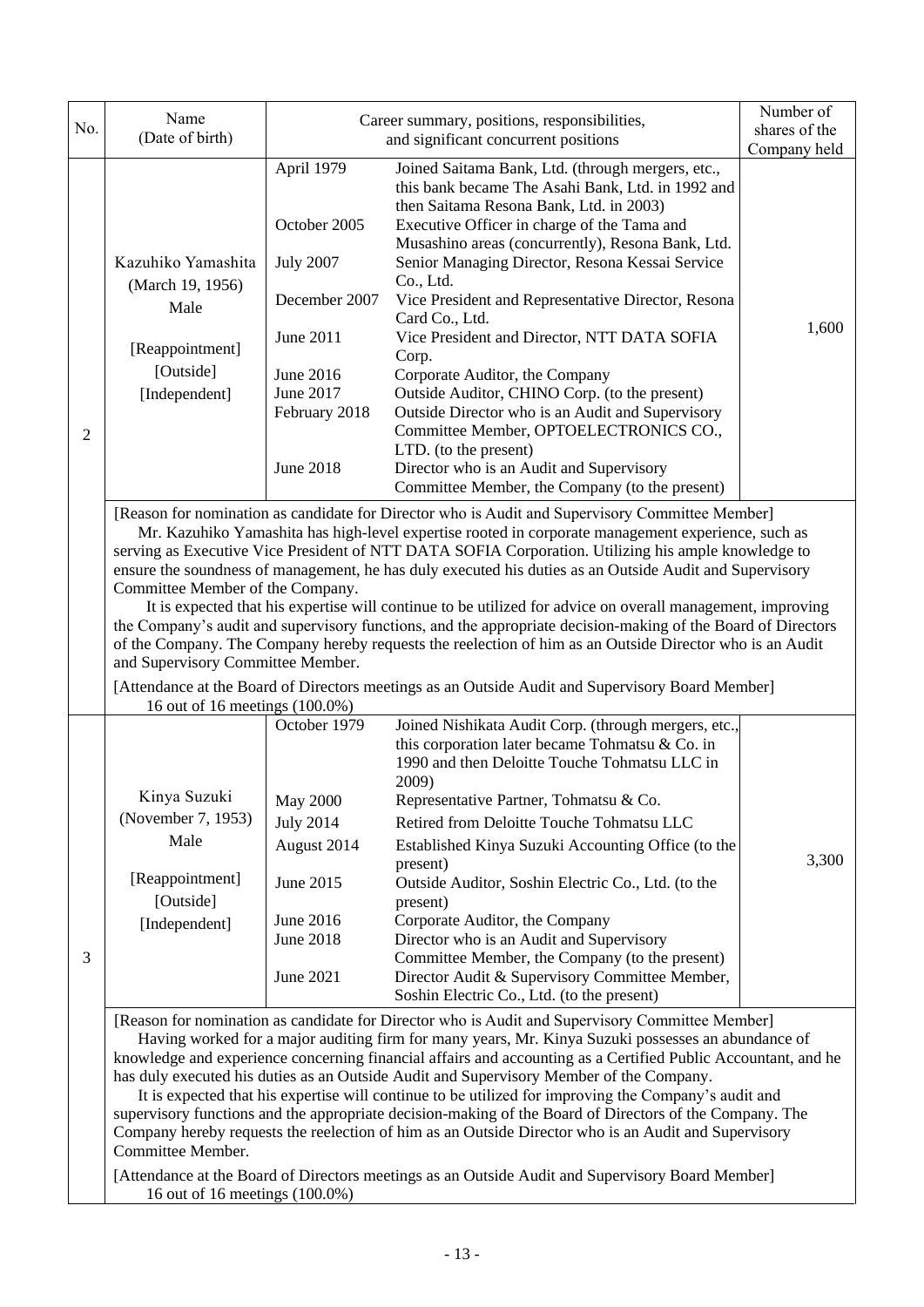| No.            | Name<br>(Date of birth)                                                                                                                                                                                              | Career summary, positions, responsibilities,                                                          | Number of<br>shares of the                                                                                         |              |  |  |  |  |
|----------------|----------------------------------------------------------------------------------------------------------------------------------------------------------------------------------------------------------------------|-------------------------------------------------------------------------------------------------------|--------------------------------------------------------------------------------------------------------------------|--------------|--|--|--|--|
|                |                                                                                                                                                                                                                      |                                                                                                       | and significant concurrent positions                                                                               | Company held |  |  |  |  |
|                |                                                                                                                                                                                                                      | April 1985                                                                                            | Registered as an attorney, joined Matsuo & Kosugi                                                                  |              |  |  |  |  |
|                |                                                                                                                                                                                                                      | April 1988                                                                                            | Partner, Matsuo & Kosugi                                                                                           |              |  |  |  |  |
|                | Yasuhisa Okuno                                                                                                                                                                                                       | <b>July 1998</b>                                                                                      | Visiting Professor, KU Leuven (Belgium)                                                                            |              |  |  |  |  |
|                | (January 3, 1953)                                                                                                                                                                                                    | October 2000                                                                                          | Visiting lawyer, De Bandt, van Hecke, Lagae &                                                                      |              |  |  |  |  |
|                | Male                                                                                                                                                                                                                 | December 2003                                                                                         | Loesch (Belgium)<br><b>SUZUYE &amp; SUZUYE</b>                                                                     |              |  |  |  |  |
|                | [Reappointment]                                                                                                                                                                                                      | April 2005                                                                                            | New Bridge Law Office                                                                                              |              |  |  |  |  |
|                | [Outside]                                                                                                                                                                                                            | <b>May 2008</b>                                                                                       | Junichi Yoshida Law Office                                                                                         |              |  |  |  |  |
|                | [Independent]                                                                                                                                                                                                        | <b>July 2014</b>                                                                                      | HARUKAZE SOGO LAW OFFICE                                                                                           |              |  |  |  |  |
|                |                                                                                                                                                                                                                      | November 2018                                                                                         | Suzuki Sogo Law Office (to the present)                                                                            |              |  |  |  |  |
| $\overline{4}$ |                                                                                                                                                                                                                      | <b>July 2020</b>                                                                                      | Director who is an Audit and Supervisory                                                                           |              |  |  |  |  |
|                |                                                                                                                                                                                                                      |                                                                                                       | Committee Member, the Company (to the present)                                                                     |              |  |  |  |  |
|                |                                                                                                                                                                                                                      | [Reason for nomination as candidate for Director who is Audit and Supervisory Committee Member]       |                                                                                                                    |              |  |  |  |  |
|                | Having worked for law offices both in Japan and internationally for many years, Mr. Yasuhisa Okuno<br>possesses an abundance of experience and legal knowledge as an attorney. Thus, he has duly executed his duties |                                                                                                       |                                                                                                                    |              |  |  |  |  |
|                |                                                                                                                                                                                                                      |                                                                                                       | as an Outside Audit and Supervisory Member for of the Company.                                                     |              |  |  |  |  |
|                |                                                                                                                                                                                                                      |                                                                                                       | It is expected that he will continue to be of assistance in improving the Company's audit and supervisory          |              |  |  |  |  |
|                |                                                                                                                                                                                                                      |                                                                                                       | functions, and his expertise will be utilized for the appropriate decision-making of the Board of Directors of the |              |  |  |  |  |
|                |                                                                                                                                                                                                                      |                                                                                                       | Company. The Company hereby requests the reelection of him as an Outside Director who is an Audit and              |              |  |  |  |  |
|                | Supervisory Committee Member.                                                                                                                                                                                        |                                                                                                       |                                                                                                                    |              |  |  |  |  |
|                | 15 out of 16 meetings (93.8%)                                                                                                                                                                                        |                                                                                                       | [Attendance at the Board of Directors meetings as an Outside Audit and Supervisory Board Member]                   |              |  |  |  |  |
|                | Hitomi Uchida                                                                                                                                                                                                        | April 1983                                                                                            | Joined Computer Services Corporation (current                                                                      |              |  |  |  |  |
|                | (May 9, 1962)                                                                                                                                                                                                        |                                                                                                       | <b>SCSK Corporation</b> )                                                                                          |              |  |  |  |  |
|                | Female                                                                                                                                                                                                               | May 2003                                                                                              | Joined Recruit Co., Ltd.                                                                                           |              |  |  |  |  |
|                |                                                                                                                                                                                                                      | September 2004                                                                                        | Joined Pasona career assets Inc. (current Pasona                                                                   |              |  |  |  |  |
|                | [New appointment]<br>February 2015                                                                                                                                                                                   |                                                                                                       | Inc.)<br>Established HUGRES Inc.; Representative Director,                                                         |              |  |  |  |  |
|                | [Outside]                                                                                                                                                                                                            |                                                                                                       | HUGRES Co., Ltd (to the present)                                                                                   |              |  |  |  |  |
|                | [Independent]                                                                                                                                                                                                        | August 2021                                                                                           | Director, SAIKISS Inc. (to the present)                                                                            |              |  |  |  |  |
|                |                                                                                                                                                                                                                      |                                                                                                       |                                                                                                                    |              |  |  |  |  |
| 5              | [Reason for nomination as candidate for Director who is Audit and Supervisory Committee Member]<br>Ms. Hitomi Uchida possesses high-level expertise and sufficient knowledge to ensure the diversities of the        |                                                                                                       |                                                                                                                    |              |  |  |  |  |
|                |                                                                                                                                                                                                                      | corporate management of the Company and Group companies and the Group's human resources. After having |                                                                                                                    |              |  |  |  |  |
|                |                                                                                                                                                                                                                      |                                                                                                       | served in consulting for supporting second careers and changing careers, she started up a new business in 2015     |              |  |  |  |  |
|                | so that female human resources could work lively.                                                                                                                                                                    |                                                                                                       |                                                                                                                    |              |  |  |  |  |
|                |                                                                                                                                                                                                                      |                                                                                                       | It is expected that her expertise will be utilized for the appropriate decision-making of the Board of             |              |  |  |  |  |
|                | an Audit and Supervisory Committee Member.                                                                                                                                                                           |                                                                                                       | Directors of the Company. The Company hereby requests the new election of her as an Outside Director who is        |              |  |  |  |  |
|                |                                                                                                                                                                                                                      |                                                                                                       |                                                                                                                    |              |  |  |  |  |
|                | [Attendance at the Board of Directors meetings as an Outside Audit and Supervisory Board Member]<br>$-$ out of $-$ meetings $(-\%)$                                                                                  |                                                                                                       |                                                                                                                    |              |  |  |  |  |

Notes: 1. There is no special interest between the candidates and the Company.

2. Matters relating to the candidates for Outside Director are as follows.

- i. Of the candidates, Mr. Kazuhiko Yamashita, Mr. Kinya Suzuki, Mr. Yasuhisa Okuno and Ms. Hitomi Uchida are candidates for Outside Directors.
- ii. Terms in office

The terms in office as Outside Directors for Mr. Kazuhiko Yamashita and Mr. Kinya Suzuki will be four years at the conclusion of this Annual General Meeting of Shareholders.

With the resolution of the 92nd Annual General Meeting of Shareholders held on June 20, 2018, the Company transitioned to a company with an audit and supervisory committee. Prior to this transition when the Company was a company with a board of corporate auditors, the terms in office for both Mr. Kazuhiko Yamashita and Mr. Kinya Suzuki were two years.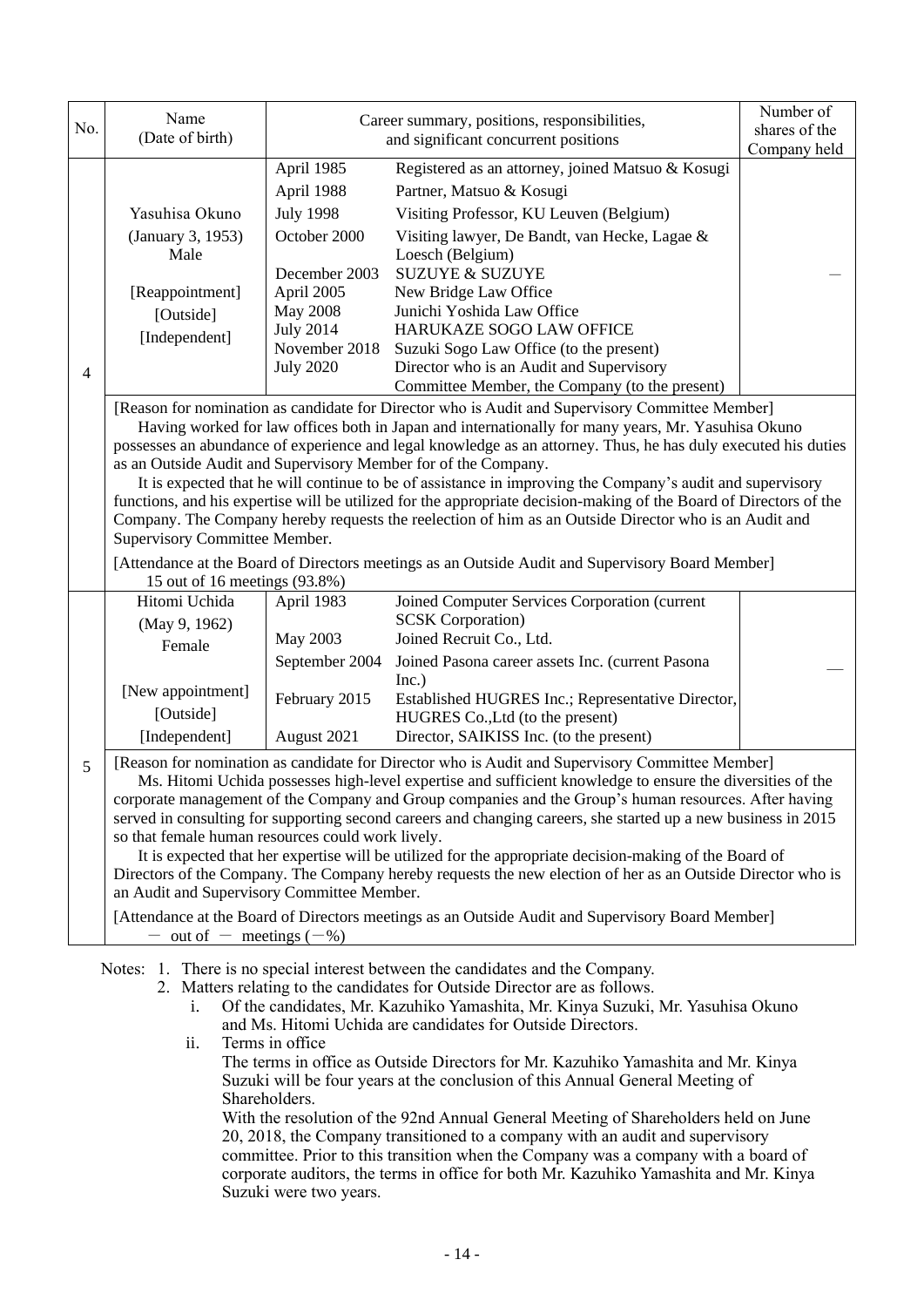The term in office as Outside Director for Mr. Yasuhisa Okuno will be two years at the conclusion of this Annual General Meeting of Shareholders.

- iii. Agreement limiting liability with Outside Directors In order for the Outside Directors to fulfill the role expected of them, the Articles of Incorporation specify that the Company may conclude an agreement limiting the liability of such Directors for damages as stipulated in Article 427, Paragraph 1 of the Companies Act. Based on this agreement, the limit for the amount of liability is the minimum amount stipulated by law. Currently, the Company has concluded such agreements with Mr. Kazuhiko Yamashita, Mr. Kinya Suzuki and Mr. Yasuhisa Okuno and, in the event their reelections are approved and passed in the resolutions of this Annual General Meeting of Shareholders, the Company plans to continue these agreements with them. In the event the election of Ms. Hitomi Uchida is approved, the Company plans to conclude an agreement limiting liability with her in the same manner.
- iv. If the proposal for election of the candidates for Director is approved, the Company plans to conclude indemnity contracts with the candidates for Director. The content of this contract is provided in the Business Report section (page 34 of the Japanese original).
- v. The Company has concluded a directors and officers liability insurance contract with an insurance company. If the candidates are appointed as Directors, they will be included in the insured persons of this insurance contract. The content of this insurance contract is provided in the Business Report section (page 34 of the Japanese original).
- vi. Independent Officers The Company has designated the candidates for Outside Directors as independent officers in accordance with the rules of the Tokyo Stock Exchange, and reported to the Exchange accordingly.